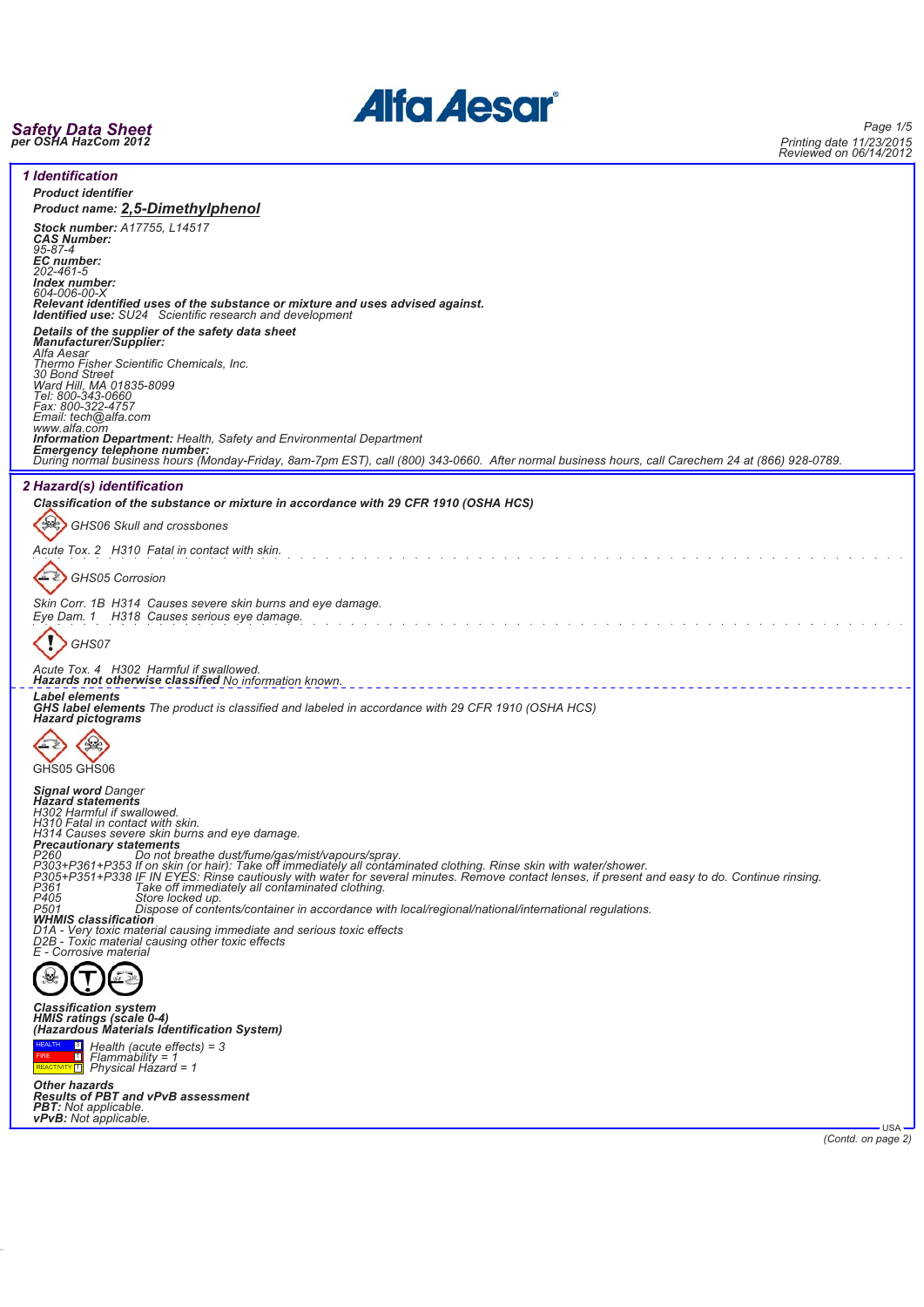*Product name: 2,5-Dimethylphenol*

*Page 2/5 Printing date 11/23/2015 Reviewed on 06/14/2012*

*(Contd. of page 1)*

## *3 Composition/information on ingredients*

*Chemical characterization: Substances CAS# Description: 95-87-4 2,5-Dimethylphenol Identification number(s): EC number: 202-461-5 Index number: 604-006-00-X*

# *4 First-aid measures*

# *Description of first aid measures General information Immediately remove any clothing soiled by the product.* In case of irregular breathing or respiratory arrest provide artificial respiration.<br>**After inhalation**<br>Supply fresh air. If required, provide artificial respiration. Keep patient warm.<br>Seek immediate medical advice. *After skin contact Immediately wash with water and soap and rinse thoroughly. Seek immediate medical advice.* Octon initiation includes the present of the process and the experiment of the eye contact Rinse opened eye for several minutes under running water. Then consult a doctor.<br> **After swallowing** Do not induce vomiting; immedi *Most important symptoms and effects, both acute and delayed Causes severe skin burns. Causes serious eye damage. Indication of any immediate medical attention and special treatment needed No further relevant information available.*

# *5 Fire-fighting measures*

**Extinguishing media**<br>**Suitable extinguishing agents** Carbon dioxide, extinguishing powder or water spray. Fight larger fires with water spray or alcohol resistant foam.<br>Special hazards arising from the substance or mixtur *If this product is involved in a fire, the following can be released: Carbon monoxide and carbon dioxide*

*Advice for firefighters Protective equipment: Wear self-contained respirator.*

*Wear fully protective impervious suit.*

## *6 Accidental release measures*

*Personal precautions, protective equipment and emergency procedures Wear protective equipment. Keep unprotected persons away. Ensure adequate ventilation*

*Environmental precautions: Do not allow material to be released to the environment without proper governmental permits. Methods and material for containment and cleaning up:*

*Use neutralizing agent. Dispose of contaminated material as waste according to section 13.*

Ensure adequate ventilation.<br>**Prevention of secondary hazards:** Keep away from ignition sources.<br>**Reference to other sections**<br>See Section 7 for information on safe handling<br>See Section 8 for information on personal protec

# *7 Handling and storage*

*Handling Precautions for safe handling Keep container tightly sealed. Store in cool, dry place in tightly closed containers. Ensure good ventilation at the workplace. Information about protection against explosions and fires: No information known.*

Conditions for safe storage, including any incompatibilities<br>Storage<br>Requirements to be met by storerooms and receptacles: No special requirements.<br>Information about storage in one common storage facility:<br>Store away from

# *8 Exposure controls/personal protection*

*Additional information about design of technical systems: Properly operating chemical fume hood designed for hazardous chemicals and having an average face velocity of at least 100 feet per minute.*

*Control parameters*

**Components with limit values that require monitoring at the workplace:**<br>The product does not contain any relevant quantities of materials with critical values that have to be monitored at the workplace.<br>**Additional inform** 

### *Exposure controls*

*Personal protective equipment General protective and hygienic measures The usual precautionary measures for handling chemicals should be followed.*

*Keep away from foodstuffs, beverages and feed. Remove all soiled and contaminated clothing immediately. Wash hands before breaks and at the end of work.*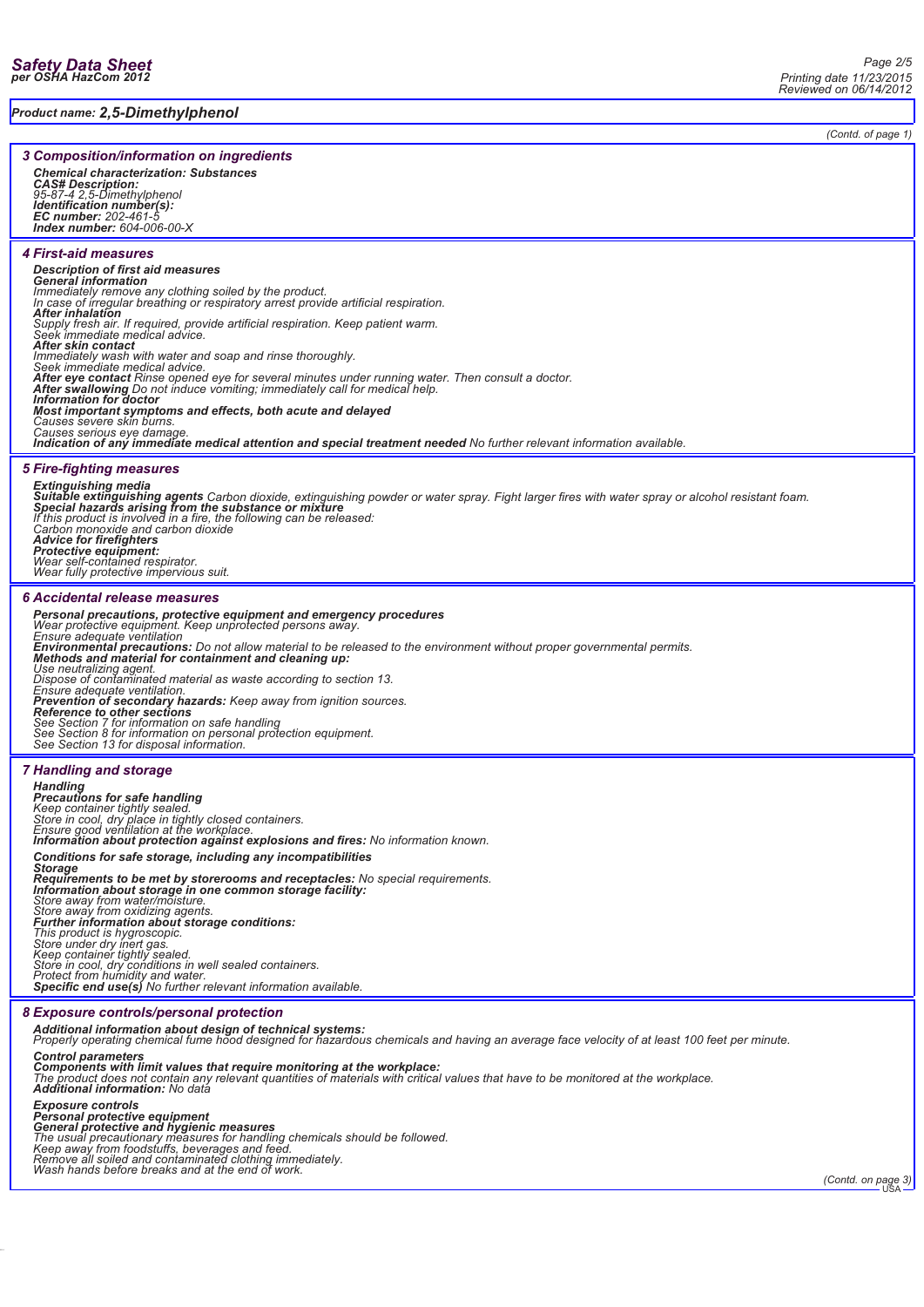╞

| Product name: 2,5-Dimethylphenol                                                                                                                                                                                                                                                                                                                                                                                                                                                                                                                                                                                                                    |                                                                                                                     |  |  |  |  |  |
|-----------------------------------------------------------------------------------------------------------------------------------------------------------------------------------------------------------------------------------------------------------------------------------------------------------------------------------------------------------------------------------------------------------------------------------------------------------------------------------------------------------------------------------------------------------------------------------------------------------------------------------------------------|---------------------------------------------------------------------------------------------------------------------|--|--|--|--|--|
| (Contd. of page 2)<br>Store protective clothing separately.<br>Avoid contact with the eyes and skin.<br>Maintain an ergonomically appropriate working environment.<br>Breathing equipment: Use suitable respirator when high concentrations are present.<br>Protection of hands:<br><i><b>Impervious gloves</b></i>                                                                                                                                                                                                                                                                                                                                 |                                                                                                                     |  |  |  |  |  |
| Check protective gloves prior to each use for their proper condition.<br>The selection of suitable gloves not only depends on the material, but also on quality. Quality will vary from manufacturer to manufacturer.<br><b>Penetration time of glove material (in minutes)</b> Not determined<br>Eye protection:<br>Tightly sealed goggles<br>Full fáce protection<br><b>Body protection:</b> Protective work clothing.                                                                                                                                                                                                                            |                                                                                                                     |  |  |  |  |  |
| 9 Physical and chemical properties                                                                                                                                                                                                                                                                                                                                                                                                                                                                                                                                                                                                                  |                                                                                                                     |  |  |  |  |  |
| Information on basic physical and chemical properties<br><b>General Information</b><br><b>Appearance:</b>                                                                                                                                                                                                                                                                                                                                                                                                                                                                                                                                           |                                                                                                                     |  |  |  |  |  |
| <b>Form:</b><br>Odor:<br>Odor threshold:                                                                                                                                                                                                                                                                                                                                                                                                                                                                                                                                                                                                            | Crystalline<br>Not determined<br>Not determined.                                                                    |  |  |  |  |  |
| pH-value:                                                                                                                                                                                                                                                                                                                                                                                                                                                                                                                                                                                                                                           | Not applicable.                                                                                                     |  |  |  |  |  |
| <b>Change in condition</b><br><b>Melting point/Melting range:</b><br>Boiling point/Boiling range:<br>Sublimation temperature / start:                                                                                                                                                                                                                                                                                                                                                                                                                                                                                                               | 74-78 °C (165-172 °F)<br>211-213 °C (412-415 <sup>°</sup> F)<br>Not determined                                      |  |  |  |  |  |
| <b>Flash point:</b><br>Flammability (solid, gaseous)<br>Ignition temperature:<br>Decomposition temperature:<br>Auto igniting:                                                                                                                                                                                                                                                                                                                                                                                                                                                                                                                       | 95 °C (203 °F)<br>Not determinéd.<br>Not determined<br>Not determined<br>Not determined.                            |  |  |  |  |  |
| Danger of explosion:<br><b>Explosion limits:</b><br>Lower:<br>Upper:                                                                                                                                                                                                                                                                                                                                                                                                                                                                                                                                                                                | Not determined.<br>Not determined<br>Not determined                                                                 |  |  |  |  |  |
| <b>Vapor pressure:</b><br>Density at 20 $^{\circ}$ C (68 $^{\circ}$ F):<br><b>Relative density</b><br>Vapor density<br><b>Evaporation</b> rate<br>Solubility in / Miscibility with                                                                                                                                                                                                                                                                                                                                                                                                                                                                  | Not applicable.<br>0.971 g/cm <sup>3</sup> (8.103 lbs/gal)<br>Not determined.<br>Not applicable.<br>Not applicable. |  |  |  |  |  |
| Soluble<br>Water:<br>Partition coefficient (n-octanol/water): Not determined.<br><b>Viscosity:</b><br>dynamic:<br>Not applicable.                                                                                                                                                                                                                                                                                                                                                                                                                                                                                                                   |                                                                                                                     |  |  |  |  |  |
| kinematic:<br><b>Other information</b>                                                                                                                                                                                                                                                                                                                                                                                                                                                                                                                                                                                                              | Not applicable.<br>No further relevant information available.                                                       |  |  |  |  |  |
| 10 Stability and reactivity<br><b>Reactivity</b> No information known.<br>Chemical stability Stable under recommended storage conditions.<br>Thermal decomposition / conditions to be avoided: Decomposition will not occur if used and stored according to specifications.<br>Possibility of hazardous reactions Reacts with strong oxidizing agents Conditions to avoid No further relevant information available.<br>Incompatible materials:<br>Water/moisture<br>Oxidizing agents<br><b>Hazardous decomposition products:</b> Carbon monoxide and carbon dioxide                                                                                |                                                                                                                     |  |  |  |  |  |
| <b>11 Toxicological information</b><br>Information on toxicological effects<br><b>Acute toxicity:</b><br>Fatal in contact with skin.<br>Fatal if swallowed.<br>Danger through skin absorption.<br>Swallowing will lead to a strong corrosive effect on mouth and throat and to the danger of perforation of esophagus and stomach.<br>The Registry of Toxic Effects of Chemical Substances (RTECS) contains acute toxicity data for components in this product.                                                                                                                                                                                     |                                                                                                                     |  |  |  |  |  |
| LD/LC50 values that are relevant for classification:<br>Oral LD50 444 mg/kg (rat)<br><b>Skin irritation or corrosion:</b> Causes severe skin burns.<br><b>Eye irritation or corrosion:</b> Causes serious eye damage.<br>Sensitization: No sensitizing effects known.                                                                                                                                                                                                                                                                                                                                                                               |                                                                                                                     |  |  |  |  |  |
| Germ cell mutagenicity: No effects known.<br>Carcinogenicity: No classification data on carcinogenic properties of this material is available from the EPA, IARC, NTP, OSHA or ACGIH.<br>Reproductive toxicity: No effects known.<br>Specific target organ system toxicity - repeated exposure: No effects known.<br>Specific target organ system toxicity - single exposure: No effects known.<br><b>Aspiration hazard:</b> No effects known.<br><b>Subacute to chronic toxicity: No effects known.</b><br>Additional toxicological information: To the best of our knowledge the acute and chronic toxicity of this substance is not fully known. |                                                                                                                     |  |  |  |  |  |
| <b>12 Ecological information</b><br><b>Toxicity</b><br><b>Aquatic toxicity:</b> No further relevant information available.<br>Persistence and degradability No further relevant information available.<br>Bioaccumulative potential No further relevant information available.<br><b>Mobility in soil</b> No further relevant information available.                                                                                                                                                                                                                                                                                                |                                                                                                                     |  |  |  |  |  |

*(Contd. on page 4)*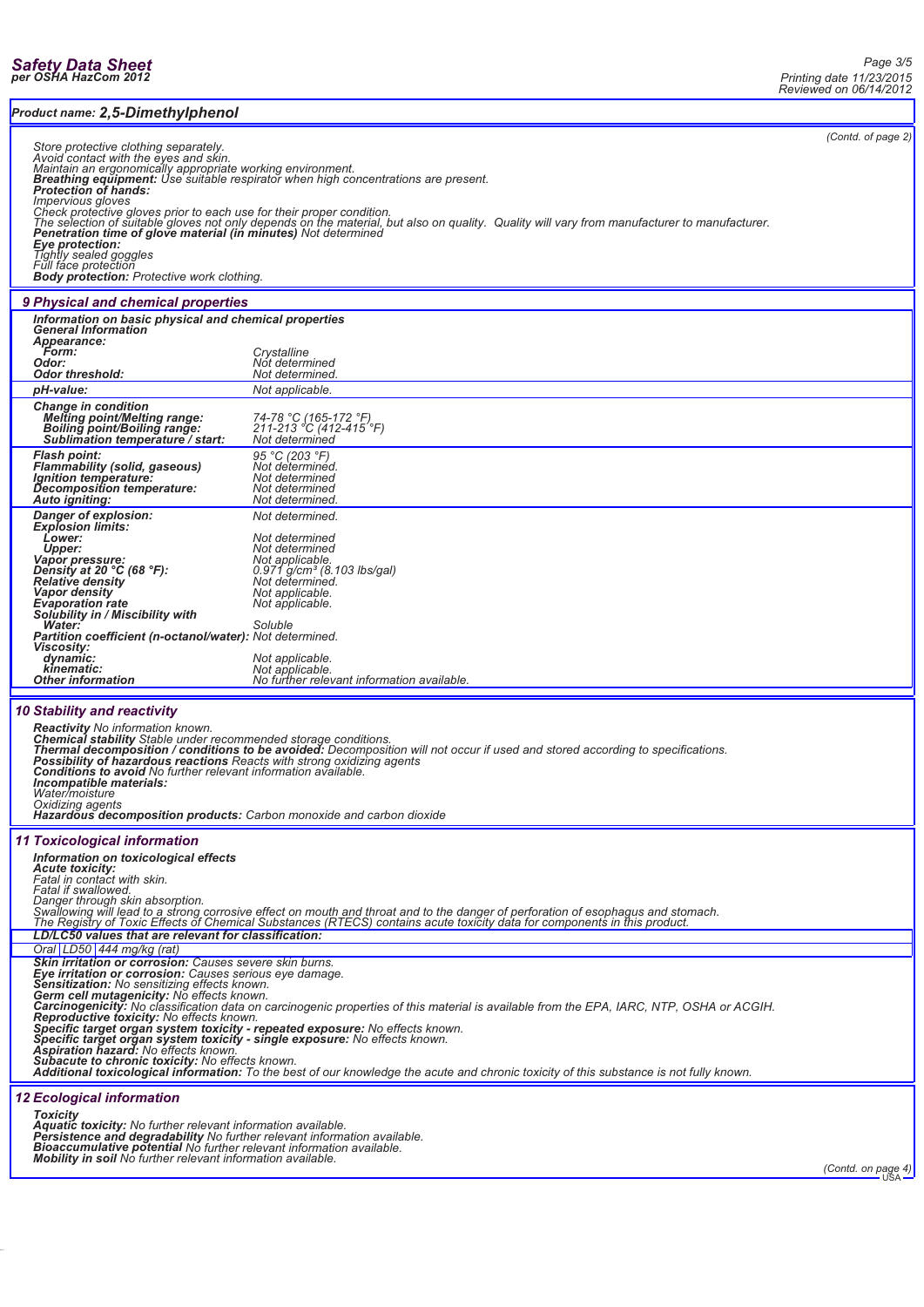Ŀ

| Additional ecological information:<br><b>General notes:</b><br>Do not allow material to be released to the environment without proper governmental permits.<br>Do not allow product to reach ground water, water course or sewage system, even in small quantities.<br>Danger to drinking water if<br>May cause long lasting harmful effects to aquatic life.<br>Avoid transfer into the environment.<br><b>Results of PBT and vPvB assessment</b><br>PBT: Not applicable.<br>vPvB: Not applicable.<br>Other adverse effects No further relevant information available.<br><b>13 Disposal considerations</b><br>Waste treatment methods<br><b>Recommendation</b> Consult state, local or national regulations to ensure proper disposal.<br>Uncleaned packagings:<br>Recommendation: Disposal must be made according to official regulations.<br>Recommended cleansing agent: Water, if necessary with cleansing agents.<br><b>14 Transport information</b><br><b>UN-Number</b><br>DOT, IMDG, IATA<br><b>UN2261</b><br>UN proper shipping name<br>DOT, IMDG, IATA<br><b>XYLENOLS, SOLID</b><br><b>Transport hazard class(es)</b><br><b>DOT</b><br>Class<br>6.1 Toxic substances.<br>Label<br>6.1<br>Class<br>6.1 (T2) Toxic substances<br>Label<br><b>IMDG, IATA</b><br>6.1 Toxic substances.<br>Class<br>Label<br>6.1<br>Packing group<br>DOT, IMDG, IATA<br>$\mathcal{U}$<br><b>Environmental hazards:</b><br>Environmentally hazardous substance, solid<br><b>Special precautions for user</b><br><b>Warning: Toxic substances</b><br>Transport in bulk according to Annex II of MARPOL73/78 and the IBC Code Not applicable.<br>Transport/Additional information:<br><b>DOT</b><br><b>Marine Pollutant (DOT):</b><br>No<br><b>UN "Model Regulation":</b><br>UN2261. XYLENOLS. SOLID. 6.1. II<br><b>15 Regulatory information</b><br>Safety, health and environmental regulations/legislation specific for the substance or mixture<br>GHS label elements The product is classified and labeled in accordance with 29 CFR 1910 (OSHA HCS)<br><b>Hazard pictograms</b><br>GHS05 GHS06<br><b>Signal word Danger</b><br><b>Hazard statements</b><br>H302 Harmful if swallowed.<br>H310 Fatal in contact with skin.<br>H314 Causes severe skin burns and eye damage.<br><b>Precautionary statements</b><br>P260<br>Do not breathe dust/fume/gas/mist/vapours/spray.<br>P303+P361+P353 If on skin (or hair): Take off immediately all contaminated clothing. Rinse skin with water/shower.<br>P305+P351+P338 IF IN EYES: Rinse cautiously with water for several minutes. Remove contact lenses, if prese<br>P405<br>P501<br>Store locked up.<br>Dispose of contents/container in accordance with local/regional/national/international regulations.<br><b>National regulations</b><br>All components of this product are listed in the U.S. Environmental Protection Agency Toxic Substances Control Act Chemical substance Inventory.<br>All components of this product are listed on the Canadian Domestic Substances List (DSL).<br>SARA Section 313 (specific toxic chemical listings) Substance is not listed.<br><b>California Proposition 65</b><br><b>Prop 65 - Chemicals known to cause cancer</b> Substance is not listed.<br><b>Prop 65 - Developmental toxicity</b> Substance is not listed. | Product name: 2,5-Dimethylphenol                                                                                                                                                                                                |  |  |                    |  |  |  |
|---------------------------------------------------------------------------------------------------------------------------------------------------------------------------------------------------------------------------------------------------------------------------------------------------------------------------------------------------------------------------------------------------------------------------------------------------------------------------------------------------------------------------------------------------------------------------------------------------------------------------------------------------------------------------------------------------------------------------------------------------------------------------------------------------------------------------------------------------------------------------------------------------------------------------------------------------------------------------------------------------------------------------------------------------------------------------------------------------------------------------------------------------------------------------------------------------------------------------------------------------------------------------------------------------------------------------------------------------------------------------------------------------------------------------------------------------------------------------------------------------------------------------------------------------------------------------------------------------------------------------------------------------------------------------------------------------------------------------------------------------------------------------------------------------------------------------------------------------------------------------------------------------------------------------------------------------------------------------------------------------------------------------------------------------------------------------------------------------------------------------------------------------------------------------------------------------------------------------------------------------------------------------------------------------------------------------------------------------------------------------------------------------------------------------------------------------------------------------------------------------------------------------------------------------------------------------------------------------------------------------------------------------------------------------------------------------------------------------------------------------------------------------------------------------------------------------------------------------------------------------------------------------------------------------------------------------------------------------------------------------------------------------------------------------------------------------------------------------------------------------------------------------------------------------------------------------------------------------------------------------------------------------------------------------------|---------------------------------------------------------------------------------------------------------------------------------------------------------------------------------------------------------------------------------|--|--|--------------------|--|--|--|
|                                                                                                                                                                                                                                                                                                                                                                                                                                                                                                                                                                                                                                                                                                                                                                                                                                                                                                                                                                                                                                                                                                                                                                                                                                                                                                                                                                                                                                                                                                                                                                                                                                                                                                                                                                                                                                                                                                                                                                                                                                                                                                                                                                                                                                                                                                                                                                                                                                                                                                                                                                                                                                                                                                                                                                                                                                                                                                                                                                                                                                                                                                                                                                                                                                                                                                         |                                                                                                                                                                                                                                 |  |  | (Contd. of page 3) |  |  |  |
|                                                                                                                                                                                                                                                                                                                                                                                                                                                                                                                                                                                                                                                                                                                                                                                                                                                                                                                                                                                                                                                                                                                                                                                                                                                                                                                                                                                                                                                                                                                                                                                                                                                                                                                                                                                                                                                                                                                                                                                                                                                                                                                                                                                                                                                                                                                                                                                                                                                                                                                                                                                                                                                                                                                                                                                                                                                                                                                                                                                                                                                                                                                                                                                                                                                                                                         |                                                                                                                                                                                                                                 |  |  |                    |  |  |  |
|                                                                                                                                                                                                                                                                                                                                                                                                                                                                                                                                                                                                                                                                                                                                                                                                                                                                                                                                                                                                                                                                                                                                                                                                                                                                                                                                                                                                                                                                                                                                                                                                                                                                                                                                                                                                                                                                                                                                                                                                                                                                                                                                                                                                                                                                                                                                                                                                                                                                                                                                                                                                                                                                                                                                                                                                                                                                                                                                                                                                                                                                                                                                                                                                                                                                                                         |                                                                                                                                                                                                                                 |  |  |                    |  |  |  |
|                                                                                                                                                                                                                                                                                                                                                                                                                                                                                                                                                                                                                                                                                                                                                                                                                                                                                                                                                                                                                                                                                                                                                                                                                                                                                                                                                                                                                                                                                                                                                                                                                                                                                                                                                                                                                                                                                                                                                                                                                                                                                                                                                                                                                                                                                                                                                                                                                                                                                                                                                                                                                                                                                                                                                                                                                                                                                                                                                                                                                                                                                                                                                                                                                                                                                                         |                                                                                                                                                                                                                                 |  |  |                    |  |  |  |
|                                                                                                                                                                                                                                                                                                                                                                                                                                                                                                                                                                                                                                                                                                                                                                                                                                                                                                                                                                                                                                                                                                                                                                                                                                                                                                                                                                                                                                                                                                                                                                                                                                                                                                                                                                                                                                                                                                                                                                                                                                                                                                                                                                                                                                                                                                                                                                                                                                                                                                                                                                                                                                                                                                                                                                                                                                                                                                                                                                                                                                                                                                                                                                                                                                                                                                         |                                                                                                                                                                                                                                 |  |  |                    |  |  |  |
|                                                                                                                                                                                                                                                                                                                                                                                                                                                                                                                                                                                                                                                                                                                                                                                                                                                                                                                                                                                                                                                                                                                                                                                                                                                                                                                                                                                                                                                                                                                                                                                                                                                                                                                                                                                                                                                                                                                                                                                                                                                                                                                                                                                                                                                                                                                                                                                                                                                                                                                                                                                                                                                                                                                                                                                                                                                                                                                                                                                                                                                                                                                                                                                                                                                                                                         |                                                                                                                                                                                                                                 |  |  |                    |  |  |  |
|                                                                                                                                                                                                                                                                                                                                                                                                                                                                                                                                                                                                                                                                                                                                                                                                                                                                                                                                                                                                                                                                                                                                                                                                                                                                                                                                                                                                                                                                                                                                                                                                                                                                                                                                                                                                                                                                                                                                                                                                                                                                                                                                                                                                                                                                                                                                                                                                                                                                                                                                                                                                                                                                                                                                                                                                                                                                                                                                                                                                                                                                                                                                                                                                                                                                                                         |                                                                                                                                                                                                                                 |  |  |                    |  |  |  |
|                                                                                                                                                                                                                                                                                                                                                                                                                                                                                                                                                                                                                                                                                                                                                                                                                                                                                                                                                                                                                                                                                                                                                                                                                                                                                                                                                                                                                                                                                                                                                                                                                                                                                                                                                                                                                                                                                                                                                                                                                                                                                                                                                                                                                                                                                                                                                                                                                                                                                                                                                                                                                                                                                                                                                                                                                                                                                                                                                                                                                                                                                                                                                                                                                                                                                                         |                                                                                                                                                                                                                                 |  |  |                    |  |  |  |
|                                                                                                                                                                                                                                                                                                                                                                                                                                                                                                                                                                                                                                                                                                                                                                                                                                                                                                                                                                                                                                                                                                                                                                                                                                                                                                                                                                                                                                                                                                                                                                                                                                                                                                                                                                                                                                                                                                                                                                                                                                                                                                                                                                                                                                                                                                                                                                                                                                                                                                                                                                                                                                                                                                                                                                                                                                                                                                                                                                                                                                                                                                                                                                                                                                                                                                         |                                                                                                                                                                                                                                 |  |  |                    |  |  |  |
|                                                                                                                                                                                                                                                                                                                                                                                                                                                                                                                                                                                                                                                                                                                                                                                                                                                                                                                                                                                                                                                                                                                                                                                                                                                                                                                                                                                                                                                                                                                                                                                                                                                                                                                                                                                                                                                                                                                                                                                                                                                                                                                                                                                                                                                                                                                                                                                                                                                                                                                                                                                                                                                                                                                                                                                                                                                                                                                                                                                                                                                                                                                                                                                                                                                                                                         |                                                                                                                                                                                                                                 |  |  |                    |  |  |  |
|                                                                                                                                                                                                                                                                                                                                                                                                                                                                                                                                                                                                                                                                                                                                                                                                                                                                                                                                                                                                                                                                                                                                                                                                                                                                                                                                                                                                                                                                                                                                                                                                                                                                                                                                                                                                                                                                                                                                                                                                                                                                                                                                                                                                                                                                                                                                                                                                                                                                                                                                                                                                                                                                                                                                                                                                                                                                                                                                                                                                                                                                                                                                                                                                                                                                                                         |                                                                                                                                                                                                                                 |  |  |                    |  |  |  |
|                                                                                                                                                                                                                                                                                                                                                                                                                                                                                                                                                                                                                                                                                                                                                                                                                                                                                                                                                                                                                                                                                                                                                                                                                                                                                                                                                                                                                                                                                                                                                                                                                                                                                                                                                                                                                                                                                                                                                                                                                                                                                                                                                                                                                                                                                                                                                                                                                                                                                                                                                                                                                                                                                                                                                                                                                                                                                                                                                                                                                                                                                                                                                                                                                                                                                                         |                                                                                                                                                                                                                                 |  |  |                    |  |  |  |
|                                                                                                                                                                                                                                                                                                                                                                                                                                                                                                                                                                                                                                                                                                                                                                                                                                                                                                                                                                                                                                                                                                                                                                                                                                                                                                                                                                                                                                                                                                                                                                                                                                                                                                                                                                                                                                                                                                                                                                                                                                                                                                                                                                                                                                                                                                                                                                                                                                                                                                                                                                                                                                                                                                                                                                                                                                                                                                                                                                                                                                                                                                                                                                                                                                                                                                         |                                                                                                                                                                                                                                 |  |  |                    |  |  |  |
|                                                                                                                                                                                                                                                                                                                                                                                                                                                                                                                                                                                                                                                                                                                                                                                                                                                                                                                                                                                                                                                                                                                                                                                                                                                                                                                                                                                                                                                                                                                                                                                                                                                                                                                                                                                                                                                                                                                                                                                                                                                                                                                                                                                                                                                                                                                                                                                                                                                                                                                                                                                                                                                                                                                                                                                                                                                                                                                                                                                                                                                                                                                                                                                                                                                                                                         |                                                                                                                                                                                                                                 |  |  |                    |  |  |  |
|                                                                                                                                                                                                                                                                                                                                                                                                                                                                                                                                                                                                                                                                                                                                                                                                                                                                                                                                                                                                                                                                                                                                                                                                                                                                                                                                                                                                                                                                                                                                                                                                                                                                                                                                                                                                                                                                                                                                                                                                                                                                                                                                                                                                                                                                                                                                                                                                                                                                                                                                                                                                                                                                                                                                                                                                                                                                                                                                                                                                                                                                                                                                                                                                                                                                                                         |                                                                                                                                                                                                                                 |  |  |                    |  |  |  |
|                                                                                                                                                                                                                                                                                                                                                                                                                                                                                                                                                                                                                                                                                                                                                                                                                                                                                                                                                                                                                                                                                                                                                                                                                                                                                                                                                                                                                                                                                                                                                                                                                                                                                                                                                                                                                                                                                                                                                                                                                                                                                                                                                                                                                                                                                                                                                                                                                                                                                                                                                                                                                                                                                                                                                                                                                                                                                                                                                                                                                                                                                                                                                                                                                                                                                                         |                                                                                                                                                                                                                                 |  |  |                    |  |  |  |
|                                                                                                                                                                                                                                                                                                                                                                                                                                                                                                                                                                                                                                                                                                                                                                                                                                                                                                                                                                                                                                                                                                                                                                                                                                                                                                                                                                                                                                                                                                                                                                                                                                                                                                                                                                                                                                                                                                                                                                                                                                                                                                                                                                                                                                                                                                                                                                                                                                                                                                                                                                                                                                                                                                                                                                                                                                                                                                                                                                                                                                                                                                                                                                                                                                                                                                         |                                                                                                                                                                                                                                 |  |  |                    |  |  |  |
|                                                                                                                                                                                                                                                                                                                                                                                                                                                                                                                                                                                                                                                                                                                                                                                                                                                                                                                                                                                                                                                                                                                                                                                                                                                                                                                                                                                                                                                                                                                                                                                                                                                                                                                                                                                                                                                                                                                                                                                                                                                                                                                                                                                                                                                                                                                                                                                                                                                                                                                                                                                                                                                                                                                                                                                                                                                                                                                                                                                                                                                                                                                                                                                                                                                                                                         |                                                                                                                                                                                                                                 |  |  |                    |  |  |  |
|                                                                                                                                                                                                                                                                                                                                                                                                                                                                                                                                                                                                                                                                                                                                                                                                                                                                                                                                                                                                                                                                                                                                                                                                                                                                                                                                                                                                                                                                                                                                                                                                                                                                                                                                                                                                                                                                                                                                                                                                                                                                                                                                                                                                                                                                                                                                                                                                                                                                                                                                                                                                                                                                                                                                                                                                                                                                                                                                                                                                                                                                                                                                                                                                                                                                                                         | Prop 65 - Developmental toxicity, female Substance is not listed.<br>Prop 65 - Developmental toxicity, male Substance is not listed.<br>Information about limitation of use: For use only by technically qualified individuals. |  |  | (Contd. on page 5) |  |  |  |